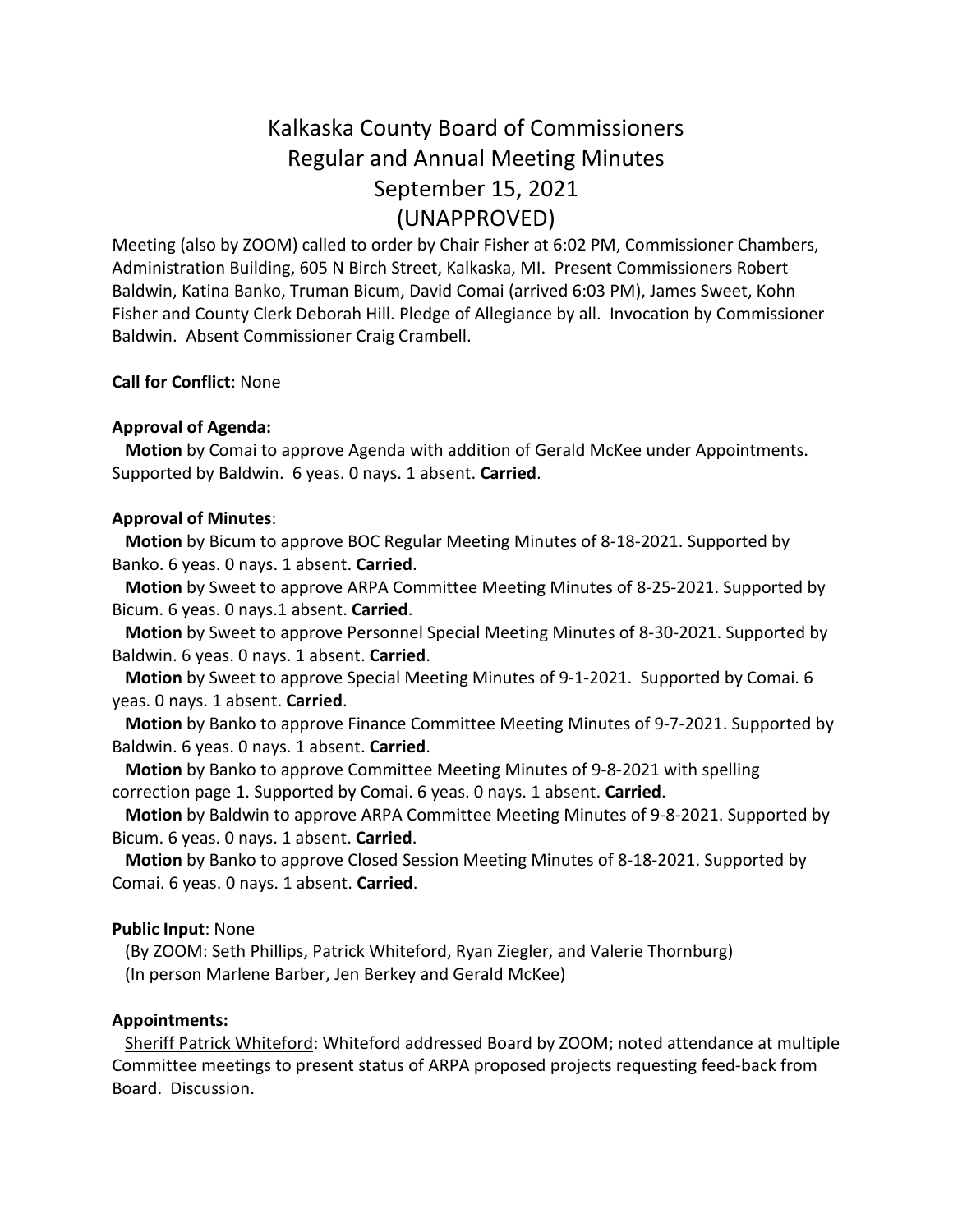Page 2 BOC Regular Meeting Minutes 9-15-2021

 Michigan State University Extension, Jen Berkey: Berkey addressed Board regarding MSUE Kalkaska County 2020-2021 Annual Report; noted statistics on community communications, resources, youth development; FAIR activities and multiple community programs. (Copy of report filed with Clerk) Programs include health, nutrition, Ag programs, business, farm management and volunteer programs. Berkey reminded Board of grant overview to be presented at Department Head Meeting 9-23-2021 at 10:00 AM; noted Networks Northwest upcoming ARPA sessions available. (Clerk to forward information)

 Recycle Interim Manager Gerald McKee: McKee addressed Board noting history of Recycle Center, transition over the years with Recycle Committee members, grant for trailers with satellite locations, concern with removal of trailers without Recycle Committee input and efforts to continue improving Recycle services to community. McKee noted concerns with potential of outsourcing Recycle services due to products that private business may not accept. Discussion regarding level of services, revenue, expenses and millage status. Board noted concerns with level of millages currently imposed on the tax payers.

# **Public Input:**

 Robert Diekman: Diekman addressed Board inquiring of finances of Recycle Center and what direction the Board is looking at with future of Center.

Discussion, Board noted Recycle services will continue with millage funds regardless of county or private oversight. Discussion.

**Motion** by Bicum for Point of Order. Supported by Banko. 6 yeas. 0 nays. 1 absent. **Carried**.

# **Committee Appointments:** None

 Chair Fisher noted recent resignation on EDC Board. **Motion** by Banko to accept the resignation of Tim Ellis from the EDC Board. Supported by Comai. 6 yeas. 0 nays. 1 absent. **Carried**.

# **Budget and Bills:**

 **Motion** by Banko to approve Budget Amendments 2021-0029-0044 (except #0037 VOIDED) with account number changes as presented by Accountant Hervey. Supported by Baldwin. Discussion, Banko noted her communications with Department Heads regarding overages. Roll call vote: Banko, yes; Baldwin, yes; Bicum, yes; Crambell, absent; Comai, yes; Sweet, yes; Fisher, yes. 6 yeas. 0 nays. 1 absent. **Carried**.

 **Motion** by Banko to approve Post Approved Bills of \$598,547.95; General Fund Bills of \$112,257.71; Payroll #16 of \$180,808.18; Payroll #17 of \$174,882.89; Commissioner Per-Diem (\$925.00) and Salary (\$3,340.00) of \$4,265.00. Supported by Baldwin. Roll call vote: Banko, yes; Baldwin, yes; Bicum, yes; Comai, yes; Crambell, absent; Sweet, yes; Fisher, yes. 6 yeas. 0 nays. 1 absent. **Carried**.

**Unfinished Business:** Chair Fisher noted met with POLC/COLC regarding ongoing negotiations.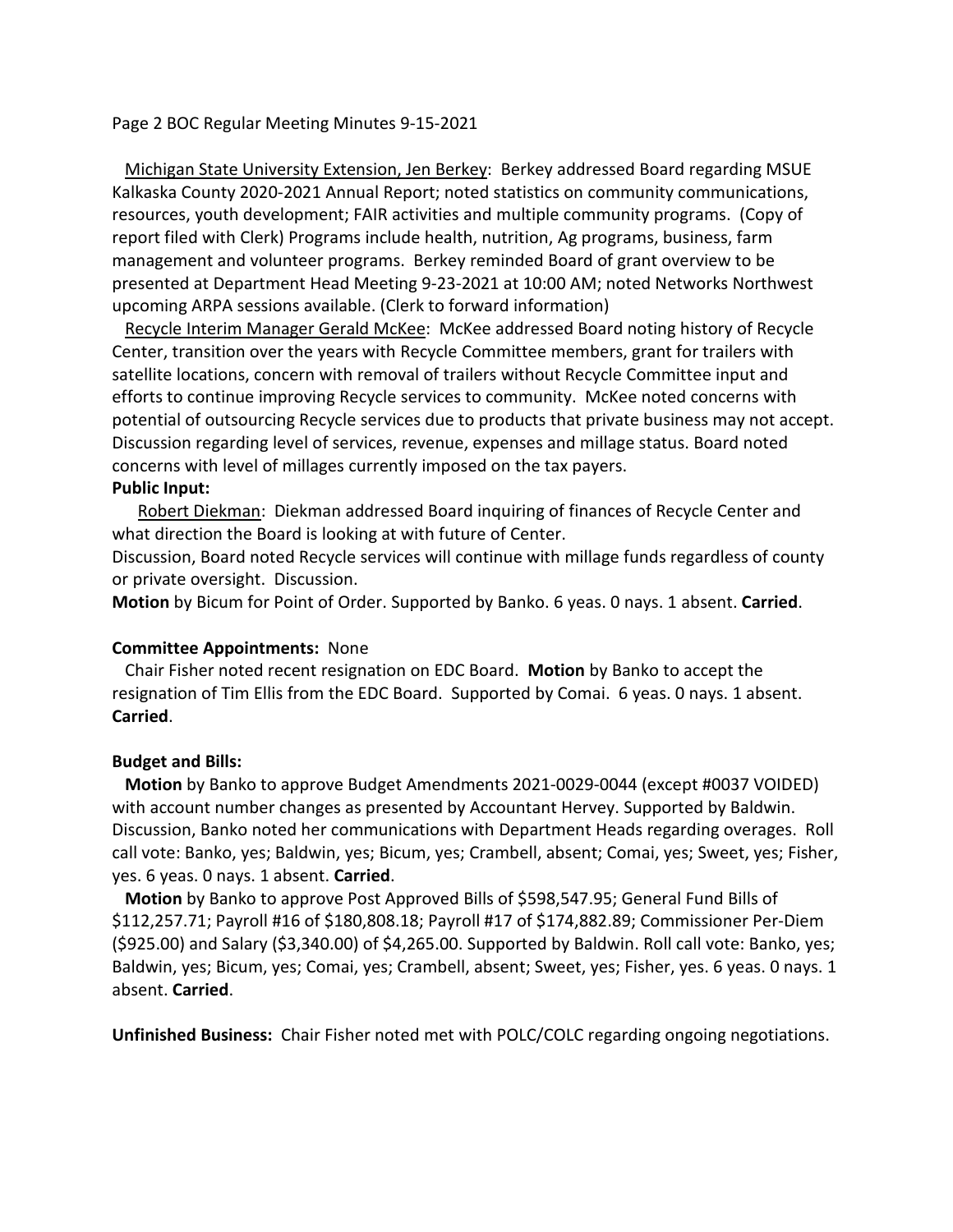#### **Committee Reports**:

 Judiciary and Public Safety: Sweet reported; noted Emergency Services Mike Thompson reported increased need for shelter locations in emergencies; noted increased reporting requirements/expenses. **Motion** by Sweet to request all Board members to communicate with the Townships they represent to consider the Township Hall as a sheltering place; do they currently have generators and some written documentation if they can provide this function. Supported by Comai. Discussion. 6 yeas. 0 nays. 1 absent. **Carried**.

 Health and Welfare: Bicum reported; noted COA filed report of activities; noted Library Director reported on funding concerns, activities and grant opportunities with the Village.

 DPW: Comai reported. **Motion** by Comai to allow the membership balance from Mrs. Green to be transferred; Director to provide a fee schedule with transfer option limit for Board approval. Supported by Banko. Roll call vote: Comai, yes; Banko, yes; Baldwin, yes; Bicum, yes; Crambell, absent; Sweet, yes; Fisher. 6 yeas. 0 nays. 1 absent. **Carried**. **Motion** by Comai to move forward with the \$1,000,000.00 Bond previously approved to make necessary reapirs to the Kaliseum. Supported by Banko. Discussion; committee noted concerns with needed repairs, current cost of reapirs; await engineer report for water usage; KMHC consideration/meeting with Spence Brothers. **Motion and support withdrawn**. **Motion** by Comai to obtain 3 quotes for tree removal on Disc Golf course and upgrade for electrical at the Park. Supported by Banko. 6 yeas. 0 nays. 1 absent. **Carried**. **Motion** by Comai to advertise for sealed bids to remove the pavilion with cement pillars at Log Lake. Supported by Banko. Discussion. 6 yeas. 0 nays. 1 absent. **Carried**.

 Personnel: Baldwin reported. **Motion** by Baldwin to approve Resolution 2021-40 to lift the hiring freeze to allow the COA Director to fill the permanent Part-time Custodian vacancy. Supported by Sweet. Roll call vote: Baldwin, yes; Sweet, yes; Banko, yes; Bicum, yes; Comai, yes; Crambell, absent; Sweet, yes; Fisher, yes. 6 yeas. 0 nays. 1 absent. **Carried**. **Motion** by Baldwin to approve Resolution 2021-41 to lift the hiring freeze to allow the COA Director to fill the COA Community Support Specialist position. Supported by Banko. Discussion; noted new position, including replacing other duties. Roll call vote: Baldwin, yes; Banko, yes; Bicum, yes; Comai, yes; Crambell, absent; Sweet, yes; Fisher, yes. 6 yeas. 0 nays. 1 absent. **Carried**. **Motion** by Baldwin to approve Resolution 2021-42 to lift the hiring freeze to allow the Sheriff to fill a Full-time Animal Control Clerk position (from part-time) for the balance of 2021 and 2022 only. Supported by Sweet. Discussion; noted funds from fund balance. Roll call vote: Baldwin, yes; Sweet, yes; Banko, yes; Bicum, yes; Comai, yes; Crambell, absent; Fisher, yes. 6 yeas. 0 nays. 1 absent. **Carried**. **Motion** by Baldwin to approve Resolution 2021-39 to lift the hiring freeze to allow the Prosecutor to fill a Part-time Assistant Prosecutor vacancy. Supported by Sweet. Discussion, noted intent to review increase for Elected and Chief Assistant Prosecutor wages without filling the 3<sup>rd</sup> position; noted request from Ziegler to maintain current wages, keep 3<sup>rd</sup> position as part-time and review after 90 days; Ziegler noted part-time position with no benefits, up to 24 hours a week. Roll call vote: Baldwin, yes; Sweet, yes; Banko, yes; Bicum, yes; Comai, yes; Crambell, absent; Fisher, yes. 6 yeas. 0 nays. 1 absent. **Carried**. **Motion** by Baldwin to approve Resolution 2021-45 to lift the hiring freeze to allow the Treasurer to fill a part-time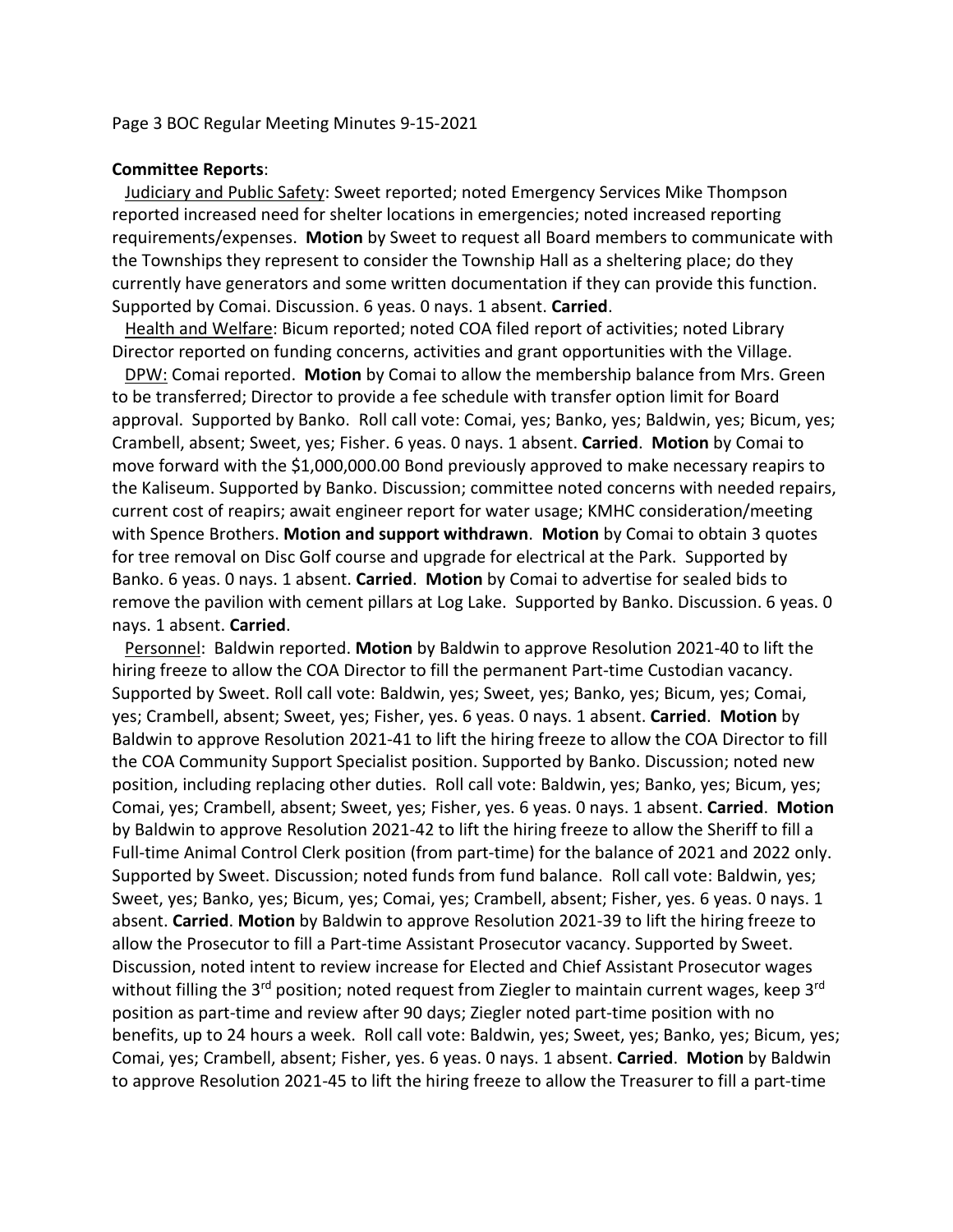#### Page 4 BOC Regular Meeting Minutes 9-15-2021

Deputy vacancy. Supported by Sweet. Discussion; noted Treasurer reported she may reduce hours during the slow months. Roll call vote: Baldwin; yes; Sweet, yes; Banko, yes; Bicum, yes; Comai, yes; Crambell, absent; Fisher, yes. 6 yeas. 0 nays. 1 absent. **Carried**. **Motion** by Baldwin to approve Resolution 2021-44 to lift the hiring freeze to allow the Kaliseum Director to fill a Part-time Fitness Instructor vacancy. Supported by Comai. Roll call vote: Baldwin, yes; Comai, yes; Banko, yes; Bicum, yes; Crambell, absent; Sweet, yes; Fisher, yes. 6 yeas. 0 nays. 1 absent. **Carried**. **Motion** by Baldwin to approve 30 day extension for Equalization Director Daniels to use 7.5 vacation hours. Supported by Banko. Discussion, noted policy allows up to 90 day extension. 6 yeas. 0 nays. 1 absent. **Carried**.

Finance: Banko reported; noted request from Treasurer to increase Elected Official wages. **Motion** by Banko to approve purchase of firearms from account 248-301-390.000 as proposed in the Michigan Police Equipment quote dated 8-30-2021 and approve sale of old firearms to former deputies and current deputies as previously allowed per amount discussed in Committee. Supported by Baldwin. Discussion. Roll call vote: Banko, yes; Baldwin, yes; Bicum, yes; Comai, yes; Crambell, absent; Sweet, yes; Fisher, yes. 6 yeas. 0 nays. **Carried**. Chair Fisher called for recess at 8:30 PM.

Chair called for reconvene at 8:39 PM.

 County Affairs: Baldwin reported. **Motion** by Baldwin to install BS&A for cash receipting in all departments unless otherwise approved by the Board. Supported by Comai. Discussion regarding training expenses and virtual options. Roll call vote: Baldwin, yes; Comai, yes; Banko, yes; Bicum, yes; Crambell, absent; Sweet, yes; Fisher, yes. 6 yeas. 0 nays. 1 absent. **Carried**. **Motion** by Baldwin to approve the sale a of a 2012 Dodge by the Sheriff to Northern Michigan Law Enforcement Training Group for \$500.00. Supported by Banko. Discussion; noted expense to repair extensive. Roll call vote: Baldwin, yes; Banko, yes; Bicum, yes; Comai, yes; Crambell, absent; Sweet, yes; Fisher, yes. 6 yeas. 0 nays. 1 absent. **Carried**. **Motion** by Baldwin to approve the Change Order dated 8-3-2021 for Motorola Solutions as proposed with review and approval by counsel. Supported by Sweet. Discussion, no added costs with amendments. 6 yeas. 0 nays. 1 absent. **Carried**. **Motion** by Baldwin to approve Proclamation of 2021 National Police Week October 10 through October 16, 2021. Supported by Comai. 6 yeas. 0 nays. 1 absent. **Carried**. **Motion** by Baldwin to approve Resolution 2021-46 Opposing Mandatory Vaccinations and Mandatory Masking as amended. Supported by Comai. Roll call vote: Baldwin, yes; Comai, yes; Banko, yes; Bicum, yes; Crambell, absent; Sweet, yes; Fisher, yes. 6 yeas. 0 nays. 1 absent. **Carried**. **Motion** by Baldwin to send Resolution 2021-46 to Representatives, Senators and Congressman. Supported by Banko. Discussion. 6 yeas. 0 nays. 1 absent. **Carried**.

 Baldwin addressed Board advising extensive research into existing services/options to recycle services; noted American Waste does accept many items that current Recycle takes; noted review of pros and cons provided by Recycle Manager Hoppe; review of equipment; need for a formal/detailed proposal. **Motion** by Baldwin to move forward with alternate recycling services including recycle receptacles in place until Board determines further staffing. Supported by Bicum. Discussion; **motion and support withdrawn**. Discussion; Baldwin noted intent to stress the continued recycle services, regardless of oversight by the county or private business.